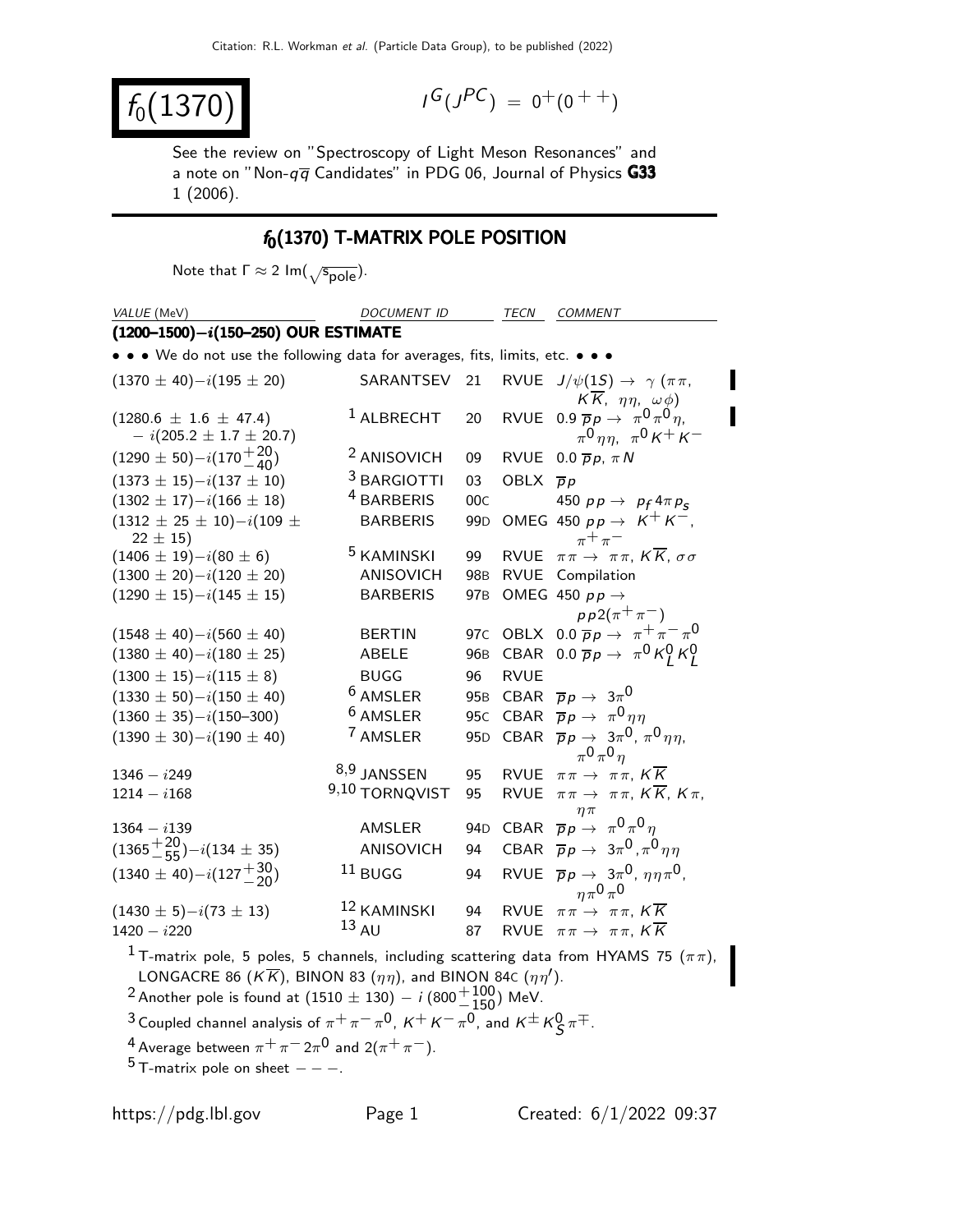6 Supersedes ANISOVICH 94.

 $^7$ Coupled-channel analysis of  $\overline{p} \rho \to~3\pi^0$ ,  $\pi^0 \eta \eta,$  and  $\pi^0 \pi^0 \eta$  on sheet IV. Demonstrates explicitly that  $f_{\mathbf{0}}(500)$  and  $f_{\mathbf{0}}(1370)$  are two different poles.

8 Analysis of data from FALVARD 88.

<sup>9</sup> The pole is on Sheet III. Demonstrates explicitly that  $f_0(500)$  and  $f_0(1370)$  are two different poles.

10 Uses data from BEIER 72B, OCHS 73, HYAMS 73, GRAYER 74, ROSSELET 77, CA-SON 83, ASTON 88, and ARMSTRONG 91B. Coupled channel analysis with flavor symmetry and all light two-pseudoscalars systems.

 $11$  Reanalysis of ANISOVICH 94 data.

12 T-matrix pole on sheet III.

13 Analysis of data from OCHS 73, GRAYER 74, BECKER 79, and CASON 83.

### $f_0(1370)$  BREIT-WIGNER MASS

VALUE (MeV) DOCUMENT ID

1200 to 1500 OUR ESTIMATE

| $\pi\pi$ MODE                                                                 |             |                      |                 |                  |                                                                                                     |
|-------------------------------------------------------------------------------|-------------|----------------------|-----------------|------------------|-----------------------------------------------------------------------------------------------------|
| VALUE (MeV)                                                                   | <b>EVTS</b> | <b>DOCUMENT ID</b>   |                 | TECN             | <b>COMMENT</b>                                                                                      |
| • • • We do not use the following data for averages, fits, limits, etc. • • • |             |                      |                 |                  |                                                                                                     |
| $1400 \pm 40$                                                                 |             | $^1$ AUBERT          |                 |                  | 09L BABR $B^{\pm} \rightarrow \pi^{\pm} \pi^{\pm} \pi^{\mp}$                                        |
| $1470 + 6 + 72$<br>$7 - 255$                                                  |             | <sup>2</sup> UEHARA  |                 | 08A BELL         | $\begin{array}{c} 10.6\ e^+e^-\rightarrow\\ e^+e^-\pi^0\pi^0\\ D^+\to\ \pi^-\pi^+\pi^+ \end{array}$ |
| $1259 \pm 55$                                                                 | 2.6k        | <b>BONVICINI</b>     | 07              | <b>CLEO</b>      |                                                                                                     |
| $1309 \pm 1 \pm 15$                                                           |             | $3$ BUGG             |                 |                  | 07A RVUE 0.0 $p\overline{p} \rightarrow 3\pi^0$                                                     |
| $1449 \pm 13$                                                                 | 4.3k        | <sup>4</sup> GARMASH | 06              | BELL             | $B^+ \rightarrow K^+ \pi^+ \pi^-$                                                                   |
| $1350 \pm 50$                                                                 |             | <b>ABLIKIM</b>       | 05              | BES <sub>2</sub> | $J/\psi \rightarrow \phi \pi^+ \pi^-$                                                               |
| $1265 \pm 30 \frac{+}{-}$ $\frac{20}{35}$                                     |             | ABLIKIM              |                 |                  | 05Q BES2 $\psi(2S) \to \gamma \pi^+ \pi^- K^+ K^-$                                                  |
| $1434 \pm 18 \pm 1$<br>9                                                      | 848         | <b>AITALA</b>        |                 | 01A E791         | $D_s^+ \rightarrow \pi^- \pi^+ \pi^+$                                                               |
| $1308 \pm 10$                                                                 |             | <b>BARBERIS</b>      | 99 <sub>B</sub> |                  | OMEG 450 $pp \rightarrow p_s p_f \pi^+ \pi^-$                                                       |
| $1315 \pm 50$                                                                 |             | <b>BELLAZZINI</b>    | 99              |                  | GAM4 450 $pp \rightarrow pp \pi^0 \pi^0$                                                            |
| $1315 \pm 30$                                                                 |             | <b>ALDE</b>          | 98              |                  | GAM4 100 $\pi^- p \to \pi^0 \pi^0 n$                                                                |
| $1280 \pm 55$                                                                 |             | <b>BERTIN</b>        | 98              |                  | OBLX 0.05-0.405 $\overline{n}p \rightarrow$                                                         |
| 1186                                                                          |             | 5,6 TORNQVIST        | 95              |                  | $\pi$ + $\pi$ + $\pi$ -<br>RVUE $\pi\pi \to \pi\pi$ , $K\overline{K}$ , $K\pi$ , $\eta\pi$          |
| $1472 \pm 12$                                                                 |             | ARMSTRONG 91         |                 |                  | OMEG 300 $pp \rightarrow pp \pi \pi$ , ppKK                                                         |
| $1275 \pm 20$                                                                 |             | BREAKSTONE 90        |                 |                  | SFM 62 $pp \rightarrow pp \pi^+ \pi^-$                                                              |
| $1420 \pm 20$                                                                 |             | AKESSON              | 86              |                  | SPEC 63 $pp \rightarrow pp\pi^{+}\pi^{-}$                                                           |
| 1256                                                                          |             | <b>FROGGATT</b>      | 77              | <b>RVUE</b>      | $\pi^+\pi^-$ channel                                                                                |
| 1.                                                                            |             |                      |                 |                  |                                                                                                     |

<sup>1</sup> Breit-Wigner mass.

<sup>2</sup> Breit-Wigner mass. May also be the  $f_0(1500)$ .

3Reanalysis of ABELE 96<sup>C</sup> data.

 $^4$  Also observed by GARMASH 07 in  $B^0\to \,{\sf K}^0_S\,\pi^+\,\pi^-$  decays. Supersedes GARMASH 05. <sup>5</sup> Uses data from BEIER 72B, OCHS 73, HYAMS 73, GRAYER 74, ROSSELET 77, CA-SON 83, ASTON 88, and ARMSTRONG 91B. Coupled channel analysis with flavor

symmetry and all light two-pseudoscalars systems.

<sup>6</sup> Also observed by ASNER 00 in  $\tau^- \to \pi^- \pi^0 \pi^0 \nu_\tau$  decays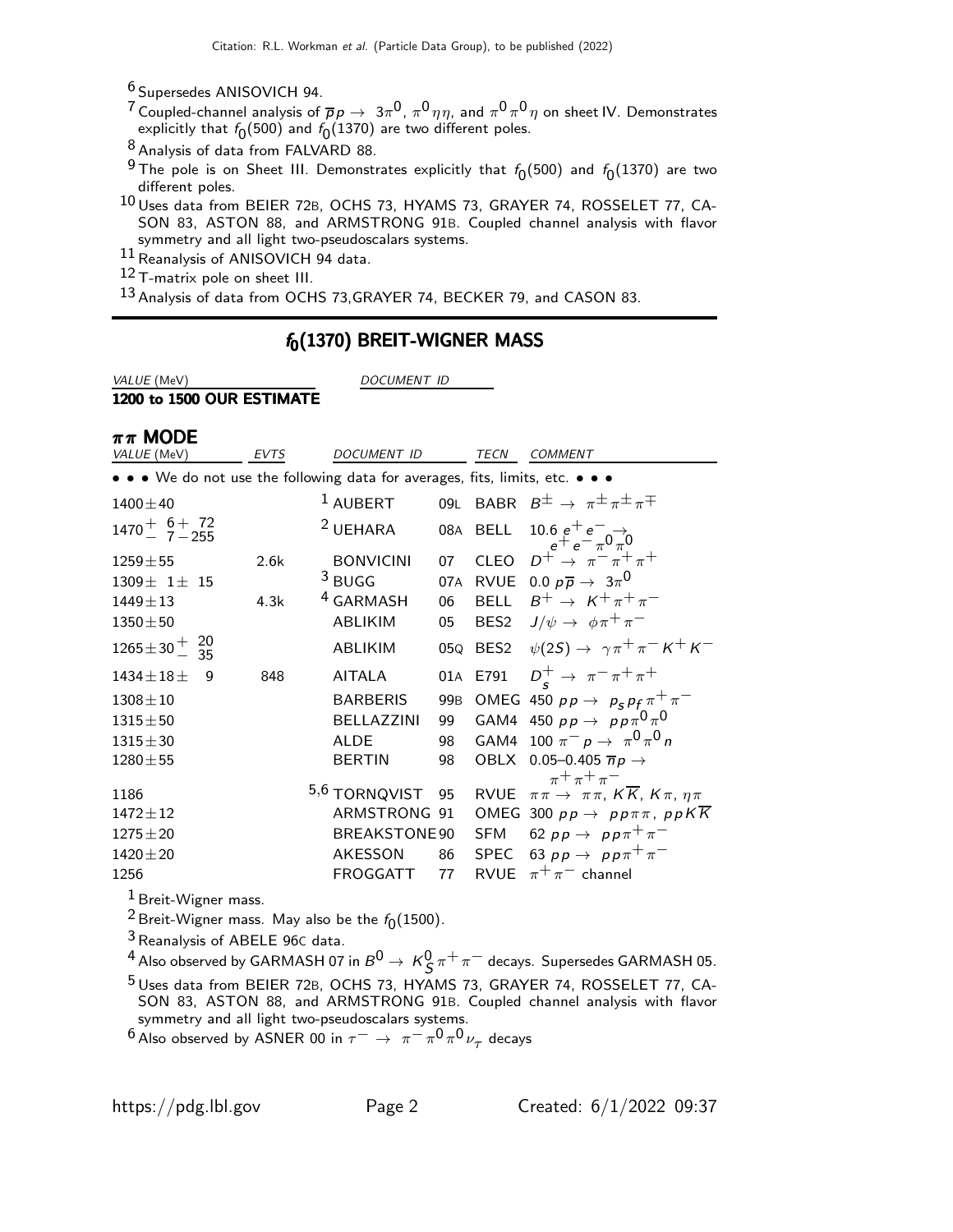| VALUE (MeV)<br>DOCUMENT ID<br>TECN<br><b>EVTS</b><br><i>COMMENT</i><br>• • • We do not use the following data for averages, fits, limits, etc. • • • |  |
|------------------------------------------------------------------------------------------------------------------------------------------------------|--|
|                                                                                                                                                      |  |
|                                                                                                                                                      |  |
| 19H LHCB $pp \rightarrow D^{\pm} X$<br>$1$ AAIJ<br>$1422 \pm 15 \pm 28$                                                                              |  |
| $J/\psi \rightarrow \gamma K^+ K^-$<br>$2,3$ DOBBS<br>15<br>430<br>$1360 \pm 31 \pm 28$                                                              |  |
| 15<br>$\psi(2S) \rightarrow \gamma K^+ K^-$<br>$2,3$ DOBBS<br>168<br>$1350 \pm 48 \pm 15$                                                            |  |
| SPEC 40 $\pi^- p \to K^0_S K^0_S n$<br>VLADIMIRSK06<br>$1440 \pm 6$                                                                                  |  |
| SPEC 40.0 $\pi^{-}C \rightarrow K_{S}^{0}K_{S}^{0}K_{I}^{0}X$<br>TIKHOMIROV 03<br>$1391 \pm 10$                                                      |  |
| SPEC 40 $\pi^- p \rightarrow K_S^0 K_S^0 n$<br><b>BOLONKIN</b><br>$1440 \pm 50$<br>88                                                                |  |
| MPS 23 $\pi^- p \rightarrow n2K_S^0$<br><b>ETKIN</b><br>82B<br>$1463 \pm 9$                                                                          |  |
| 80 SPEC $6 \pi N \rightarrow K^+ K^- N$<br><b>WICKLUND</b><br>$1425 \pm 15$                                                                          |  |
| POLYCHRO 79 STRC $7 \pi^{-} p \rightarrow n2K_{S}^{U}$<br>$\sim1300$                                                                                 |  |

<sup>1</sup> From the  $D^{\pm} \rightarrow K^{\pm} K^{+} K^{-}$  Dalitz plot fit with the isobar model A.

2 Using CLEO-c data but not authored by the CLEO Collaboration.

 $3$  From a fit to a Breit-Wigner line shape with fixed  $\Gamma = 346$  MeV.

## 4π MODE 2( $\pi \pi$ ) $S+\rho \rho$

| VALUE (MeV)                                                                   | <b>EVTS</b> | DOCUMENT ID    |    | TECN | COMMENT                                               |
|-------------------------------------------------------------------------------|-------------|----------------|----|------|-------------------------------------------------------|
| • • • We do not use the following data for averages, fits, limits, etc. • • • |             |                |    |      |                                                       |
| $1395 \pm 40$                                                                 |             | ABELE          | 01 |      | CBAR 0.0 $\overline{p}d \rightarrow \pi^{-}4\pi^{0}p$ |
| $1374 \pm 38$                                                                 |             | AMSLER         |    |      | 94 CBAR 0.0 $\bar{p}p \to \pi^+\pi^-3\pi^0$           |
| $1345 \pm 12$                                                                 |             | ADAMO          | 93 |      | OBLX $\overline{n}p \rightarrow 3\pi^+2\pi^-$         |
| $1386 \pm 30$                                                                 |             | <b>GASPERO</b> | 93 |      | DBC $0.0 \overline{p} n \rightarrow 2\pi + 3\pi$      |
| $\sim$ 1410                                                                   | 5751        | $1$ BETTINI    | 66 |      | DBC $0.0 \overline{p} n \rightarrow 2\pi + 3\pi$      |
| $\frac{1}{\rho}$ dominant.                                                    |             |                |    |      |                                                       |
| $nn$ MODE                                                                     |             |                |    |      |                                                       |

| <i>VALUE</i> (MeV)                                                            | DOCUMENT ID | TECN | <i>COMMENT</i>                                          |
|-------------------------------------------------------------------------------|-------------|------|---------------------------------------------------------|
| • • • We do not use the following data for averages, fits, limits, etc. • • • |             |      |                                                         |
| $1262 + 51 + 82$<br>$-78 - 103$                                               | $^1$ UEHARA |      | 10A BELL 10.6 $e^+e^- \rightarrow e^+e^-\eta\eta$       |
| 1430                                                                          | AMSLER      |      | 92 CBAR 0.0 $\overline{p}p \rightarrow \pi^0 \eta \eta$ |
| $1220 \pm 40$                                                                 | ALDE        |      | 86D GAM4 100 $\pi^- p \to n 2\eta$                      |
|                                                                               |             |      |                                                         |

 $^1$ Breit-Wigner mass. May also be the  $f_{\rm 0}(1500)$ .

# **COUPLED CHANNEL MODE**<br>*VALUE* (MeV)

### DOCUMENT ID TECN COMMENT • • • We do not use the following data for averages, fits, limits, etc. • • •  $1330.2 + \frac{5.9}{6.5}$  $5.5 + 5.1$  $1$  AAIJ 19H LHCB  $pp \rightarrow D^{\pm} X$  $1306 \pm 20$  2 ANISOVICH 03 RVUE <sup>1</sup> From the  $D^{\pm} \rightarrow K^{\pm} K^+ K^-$  Dalitz plot fit with the Triple-M amplitude in the multimeson model of AOUDE 18.<br><sup>2</sup> K-matrix pole from combined analysis of  $\pi^- p \to \pi^0 \pi^0 n$ ,  $\pi^- p \to \kappa \overline{K} n$ ,  $\pi^+\pi^-\to\pi^+\pi^-$  ,  $\overline{p}_{\cal P}\to\ \pi^0\pi^0\pi^0$  ,  $\pi^0\eta\eta$  ,  $\pi^0\pi^0\eta$  ,  $\pi^+\pi^-\pi^0$  ,  $\kappa^+$   $\kappa^-\pi^0$  ,  $\kappa^0_S\,\kappa^0_S\pi^0$  ,  $K^+ K^0_S \pi^-$  at rest,  $\overline{p}n \to \pi^- \pi^- \pi^+$ ,  $K^0_S K^- \pi^0$ ,  $K^0_S K^0_S \pi^-$  at rest.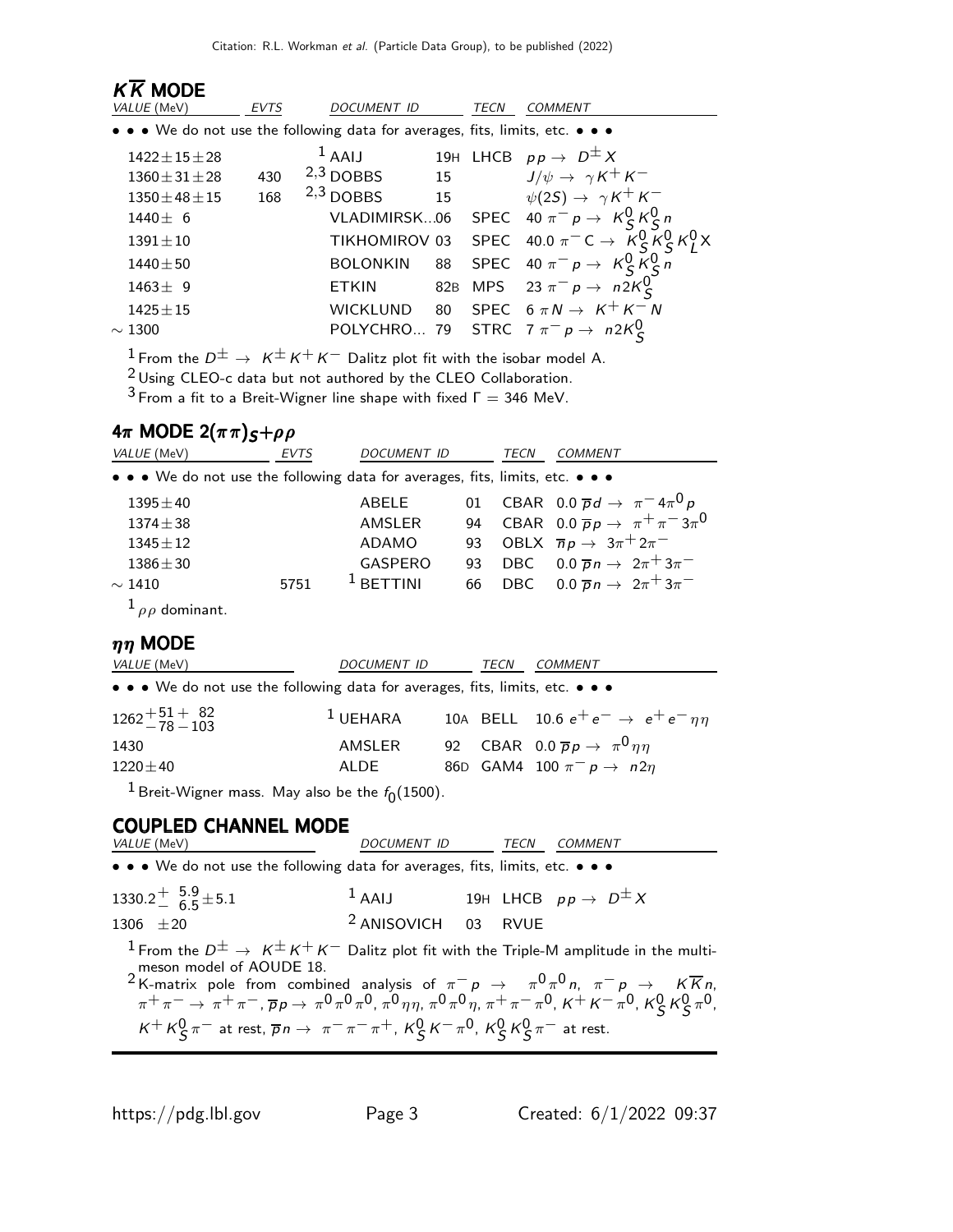### $f_0(1370)$  BREIT-WIGNER WIDTH

VALUE (MeV) DOCUMENT ID

#### 200 to 500 OUR ESTIMATE

| $\pi\pi$ MODE |  |
|---------------|--|
|               |  |

| VALUE (MeV)                    |   | <b>EVTS</b> | DOCUMENT ID                                                                   |                 | <b>TECN</b>      | <b>COMMENT</b>                                                       |
|--------------------------------|---|-------------|-------------------------------------------------------------------------------|-----------------|------------------|----------------------------------------------------------------------|
|                                |   |             | • • • We do not use the following data for averages, fits, limits, etc. • • • |                 |                  |                                                                      |
| $300\pm$ 80                    |   |             | $1$ AUBERT                                                                    |                 |                  | 09L BABR $B^{\pm} \rightarrow \pi^{\pm} \pi^{\pm} \pi^{\mp}$         |
| $90^{+}$ $^{2+}$ 50            |   |             | <sup>2</sup> UEHARA                                                           |                 |                  | 08A BELL 10.6 $e^+e^- \rightarrow e^+e^- \pi^0 \pi^0$                |
| $298 \pm 21$                   |   | 2.6k        | <b>BONVICINI</b>                                                              | 07              |                  | CLEO $D^+ \rightarrow \pi^- \pi^+ \pi^+$                             |
| $126 \pm 25$                   |   | 4286        | <sup>3</sup> GARMASH                                                          | 06              |                  | BELL $B^+ \rightarrow K^+ \pi^+ \pi^-$                               |
| $265 \pm 40$                   |   |             | <b>ABLIKIM</b>                                                                | 05              | BES <sub>2</sub> | $J/\psi \rightarrow \phi \pi^+ \pi^-$                                |
| $350 \pm 100 + \frac{105}{60}$ |   |             | ABLIKIM                                                                       | 05Q             |                  | BES2 $\psi(2S) \rightarrow \gamma \pi^+ \pi^- K^+ K^-$               |
| $173\pm 32\pm$                 | 6 | 848         | AITALA                                                                        |                 |                  | 01A E791 $D_s^+ \to \pi^- \pi^+ \pi^+$                               |
| $222 \pm 20$                   |   |             | <b>BARBERIS</b>                                                               | 99 <sub>B</sub> |                  | OMEG 450 $pp \rightarrow p_s p_f \pi^+ \pi^-$                        |
| $255\pm\phantom{0}60$          |   |             | BELLAZZINI                                                                    | 99              |                  | GAM4 450 $pp \rightarrow pp \pi^0 \pi^0$                             |
| $190 \pm 50$                   |   |             | <b>ALDE</b>                                                                   | 98              |                  | GAM4 100 $\pi^- p \to \pi^0 \pi^0 n$                                 |
| $323 \pm 13$                   |   |             | <b>BERTIN</b>                                                                 | 98              |                  | OBLX 0.05-0.405 $\overline{n}p \to \pi^+\pi^+\pi^-$                  |
| 350                            |   |             | 4,5 TORNQVIST                                                                 | 95              |                  | RVUE $\pi \pi \to \pi \pi$ , $K \overline{K}$ , $K \pi$ , $\eta \pi$ |
| $195\pm$ 33                    |   |             | ARMSTRONG 91                                                                  |                 |                  | OMEG 300 $pp \rightarrow pp \pi \pi$ , ppKK                          |
| $285 \pm 60$                   |   |             | BREAKSTONE 90                                                                 |                 |                  | SFM 62 $pp \rightarrow pp \pi^+ \pi^-$                               |
| 460 $\pm$ 50                   |   |             | AKESSON                                                                       | 86              |                  | SPEC 63 $pp \rightarrow pp\pi^{+}\pi^{-}$                            |
| $\sim$ 400                     |   |             | <b>FROGGATT</b>                                                               | 77              |                  | RVUE $\pi^+\pi^-$ channel                                            |
|                                |   |             |                                                                               |                 |                  |                                                                      |

 $<sup>1</sup>$  The systematic errors are not reported.</sup>

<sup>2</sup> Breit-Wigner width. May also be the  $f_0(1500)$ .

 $^3$  Also observed by GARMASH 07 in  $B^0 \to K_S^0 \pi^+ \pi^-$  decays. Supersedes GARMASH 05.

4 Uses data from BEIER 72B, OCHS 73, HYAMS 73, GRAYER 74, ROSSELET 77, CA-SON 83, ASTON 88, and ARMSTRONG 91B. Coupled channel analysis with flavor symmetry and all light two-pseudoscalars systems.

<sup>5</sup> Also observed by ASNER 00 in  $\tau^-$  →  $\pi^- \pi^0 \pi^0 \nu_\tau$  decays

 $^6$  Width defined as distance between 45 and 135 $^{\circ}$  phase shift.

# $K\overline{K}$  MODE

| VALUE (MeV)                                                                   | <i>DOCUMENT ID</i>                                    | TECN | COMMENT                                                                                                                       |
|-------------------------------------------------------------------------------|-------------------------------------------------------|------|-------------------------------------------------------------------------------------------------------------------------------|
| • • • We do not use the following data for averages, fits, limits, etc. • • • |                                                       |      |                                                                                                                               |
| $324 \pm 38 \pm 42$                                                           | <sup>1</sup> AAIJ 19H LHCB $pp \rightarrow D^{\pm} X$ |      |                                                                                                                               |
| $121 \pm 15$                                                                  |                                                       |      |                                                                                                                               |
| $55 \pm 26$                                                                   |                                                       |      | VLADIMIRSK06 SPEC $40 \pi^- p \rightarrow K_S^0 K_S^0 n$<br>TIKHOMIROV 03 SPEC $40.0 \pi^- C \rightarrow K_S^0 K_S^0 K_L^0 X$ |
| $250 \pm 80$                                                                  |                                                       |      | BOLONKIN 88 SPEC 40 $\pi^- p \to K^0_S \overline{K^0_S} \overline{n}$                                                         |
| $118 + {138 \over 16}$                                                        |                                                       |      | ETKIN 82B MPS 23 $\pi^- p \to n2K^0_S$                                                                                        |
| $160 \pm 30$                                                                  |                                                       |      | WICKLUND 80 SPEC $6 \pi N \rightarrow K^+ K^- N$                                                                              |
| $\sim 150$                                                                    |                                                       |      | POLYCHRO 79 STRC $7 \pi^{-} p \rightarrow n 2K_{S}^{0}$                                                                       |

<sup>1</sup> From the  $D^{\pm} \rightarrow K^{\pm} K^+ K^-$  Dalitz plot fit with the isobar model A.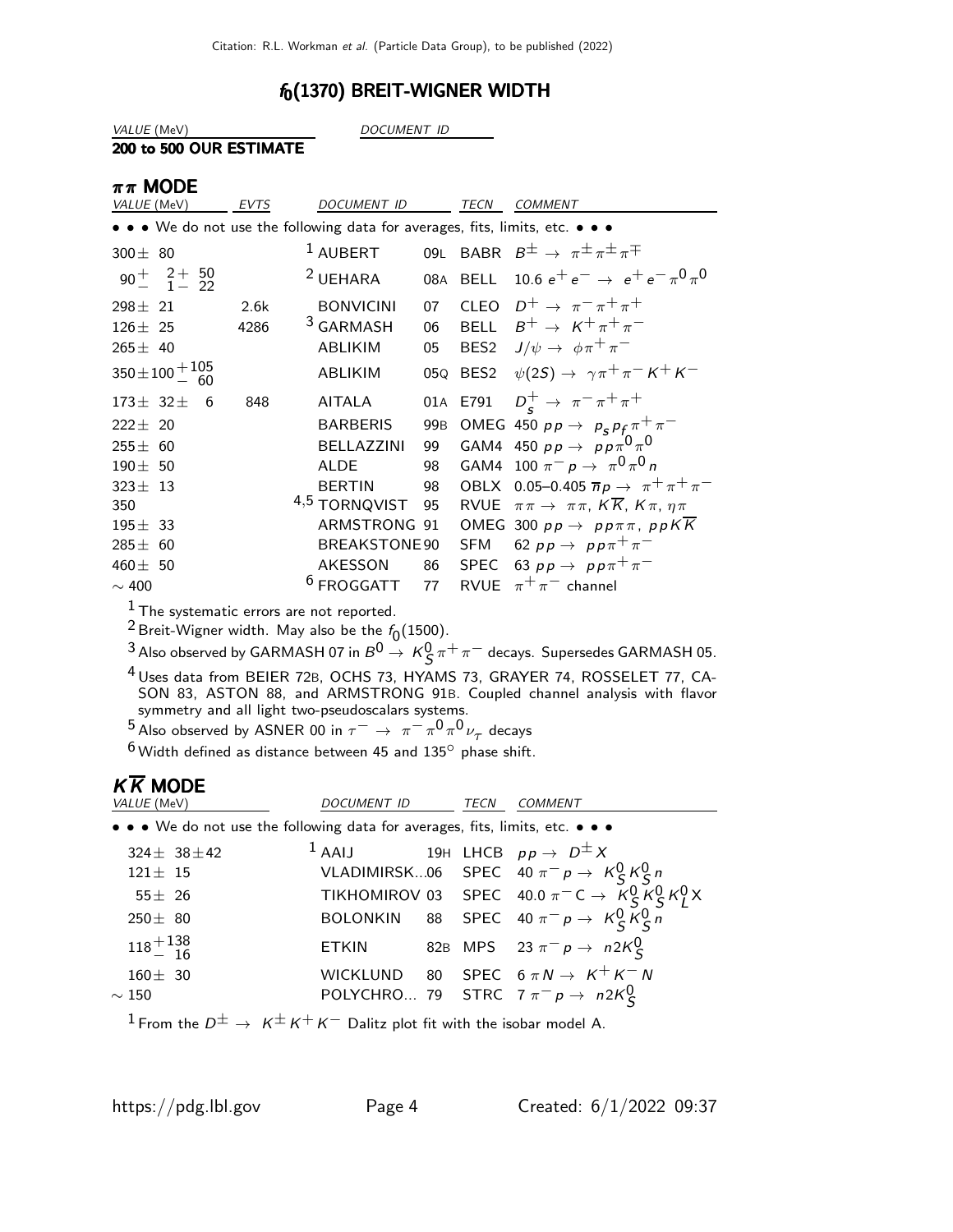| $4\pi$ MODE $2(\pi \pi)_{S} + \rho \rho$                                                                            |      |                    |    |             |                                                                                                                                                                                                                                                                                     |
|---------------------------------------------------------------------------------------------------------------------|------|--------------------|----|-------------|-------------------------------------------------------------------------------------------------------------------------------------------------------------------------------------------------------------------------------------------------------------------------------------|
| VALUE (MeV)                                                                                                         | EVTS | DOCUMENT ID        |    | TECN        | <b>COMMENT</b>                                                                                                                                                                                                                                                                      |
| • • • We do not use the following data for averages, fits, limits, etc. • • •                                       |      |                    |    |             |                                                                                                                                                                                                                                                                                     |
| $275 + 55$                                                                                                          |      | ABELE              | 01 |             | CBAR 0.0 $\overline{p}d \rightarrow \pi^{-}4\pi^{0}p$                                                                                                                                                                                                                               |
| $375 + 61$                                                                                                          |      | AMSLER             | 94 |             | CBAR 0.0 $\overline{p}p \rightarrow \pi^+\pi^-3\pi^0$                                                                                                                                                                                                                               |
| $398 \pm 26$                                                                                                        |      | <b>ADAMO</b>       | 93 |             | OBLX $\overline{n}p \rightarrow 3\pi^+2\pi^-$                                                                                                                                                                                                                                       |
| $310 + 50$                                                                                                          |      | GASPERO            | 93 |             | DBC $0.0 \overline{p} n \rightarrow 2\pi + 3\pi$                                                                                                                                                                                                                                    |
| $\sim$ 90                                                                                                           | 5751 | $1$ BETTINI        | 66 |             | DBC $0.0 \overline{p} n \rightarrow 2\pi + 3\pi$                                                                                                                                                                                                                                    |
| $^{1}$ $\rho$ dominant.                                                                                             |      |                    |    |             |                                                                                                                                                                                                                                                                                     |
| $\eta\eta$ MODE                                                                                                     |      |                    |    |             |                                                                                                                                                                                                                                                                                     |
| VALUE (MeV)                                                                                                         |      | <b>DOCUMENT ID</b> |    | <b>TECN</b> | <b>COMMENT</b>                                                                                                                                                                                                                                                                      |
| • • • We do not use the following data for averages, fits, limits, etc. • • •                                       |      |                    |    |             |                                                                                                                                                                                                                                                                                     |
| $484 + 246 + 246$<br>- 170 – 263                                                                                    |      | $1$ UEHARA         |    |             | 10A BELL 10.6 $e^+e^- \rightarrow\ e^+e^-\eta\eta$                                                                                                                                                                                                                                  |
| 250                                                                                                                 |      | AMSLER             |    |             | 92 CBAR 0.0 $\overline{p}p \rightarrow \pi^0 \eta \eta$                                                                                                                                                                                                                             |
| $320 \pm 40$                                                                                                        |      | <b>ALDE</b>        |    |             | 86D GAM4 100 $\pi^- p \rightarrow n2\eta$                                                                                                                                                                                                                                           |
| <sup>1</sup> Breit-Wigner width. May also be the $f_0(1500)$ .                                                      |      |                    |    |             |                                                                                                                                                                                                                                                                                     |
| <b>COUPLED CHANNEL MODE</b>                                                                                         |      |                    |    |             |                                                                                                                                                                                                                                                                                     |
| VALUE (MeV)                                                                                                         |      | DOCUMENT ID        |    | TECN        |                                                                                                                                                                                                                                                                                     |
| • • • We do not use the following data for averages, fits, limits, etc. • • •                                       |      |                    |    |             |                                                                                                                                                                                                                                                                                     |
| $147^{+30}_{-50}$                                                                                                   |      | $1$ ANISOVICH 03   |    | <b>RVUE</b> |                                                                                                                                                                                                                                                                                     |
| $K^+ K^0_S \pi^-$ at rest, $\overline{p}n \to \pi^- \pi^- \pi^+$ , $K^0_S K^- \pi^0$ , $K^0_S K^0_S \pi^-$ at rest. |      |                    |    |             | <sup>1</sup> K-matrix pole from combined analysis of $\pi^- p \to \pi^0 \pi^0 n$ , $\pi^- p \to K \overline{K} n$ ,<br>$\pi^+ \pi^- \to \pi^+ \pi^-, \overline{p} p \to \pi^0 \pi^0 \pi^0, \pi^0 \eta \eta, \pi^0 \pi^0 \eta, \pi^+ \pi^- \pi^0, K^+ K^- \pi^0, K^0_S K^0_S \pi^0,$ |

# $f_0(1370)$  DECAY MODES

|                       | Mode                                    | Fraction $(\Gamma_i/\Gamma)$ |
|-----------------------|-----------------------------------------|------------------------------|
| $\Gamma_1$            | $\pi\pi$                                | seen                         |
| $\Gamma_2$            | $4\pi$                                  | seen                         |
| $\Gamma_3$            | $4\pi^0$                                | seen                         |
| $\Gamma_4$            | $2\pi$ <sup>+</sup> $2\pi$ <sup>-</sup> | seen                         |
| $\Gamma_5$            | $\pi^{+}\pi^{-}2\pi^{0}$                | seen                         |
| $\Gamma_6$            | $\rho \rho$                             | seen                         |
| $\Gamma_7$            | $2(\pi\pi)$ S-wave                      | seen                         |
| $\Gamma_8$            | $\pi(1300)\pi$                          | seen                         |
| $\Gamma$ <sub>9</sub> | $a_1(1260)\pi$                          | seen                         |
| $\Gamma_{10}$         | $\eta\eta$                              | seen                         |
| $\Gamma_{11}$         | $K\overline{K}$                         | seen                         |
| $\Gamma_{12}$         | $K\overline{K}n\pi$                     | not seen                     |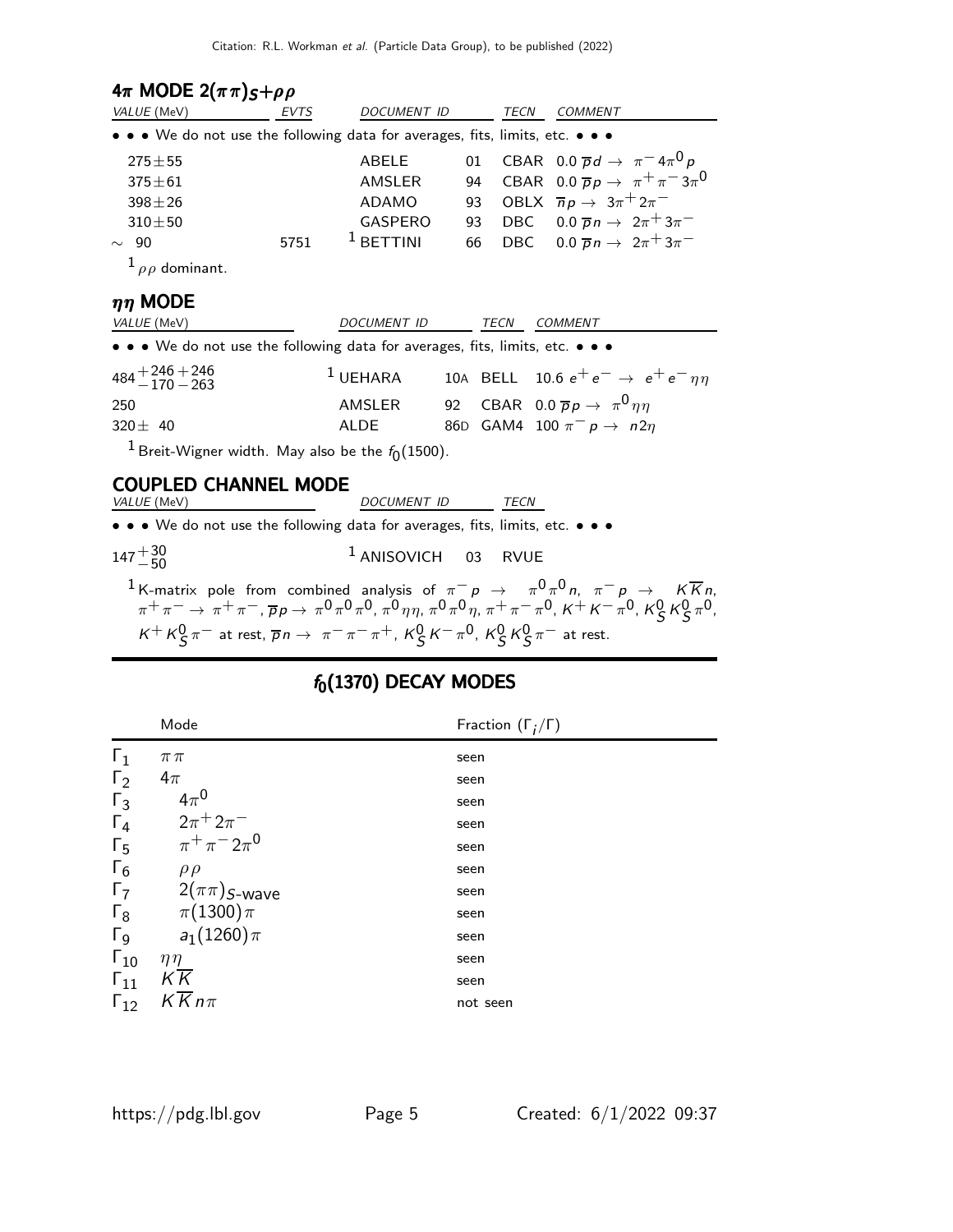| $\Gamma_{13}$                | $6\pi$                 | not seen |
|------------------------------|------------------------|----------|
| $\Gamma_{14}$                | $\omega\omega$         | not seen |
| $\Gamma_{15}$ $\gamma\gamma$ |                        | seen     |
|                              | $\Gamma_{16}$ $e^+e^-$ | not seen |

 $f_0(1370)$  PARTIAL WIDTHS

Γ $(γγ)$  Γ $_15$ See  $\gamma\gamma$  widths under  $f_{\mathbf{0}}(500)$  and MORGAN 90.

| $\Gamma(e^+e^-)$ |        |                    |      |                                       | 16 |
|------------------|--------|--------------------|------|---------------------------------------|----|
| VALUE (eV)       | $CL\%$ | <i>DOCUMENT ID</i> | TECN | COMMENT                               |    |
| $20$             | 90     | <b>VOROBYEV</b>    |      | 88 ND $e^+e^- \rightarrow \pi^0\pi^0$ |    |

### $f_0(1370)$  Γ(i)Γ( $\gamma\gamma$ )/Γ(total)

| $\Gamma(\eta\eta) \times \Gamma(\gamma\gamma) / \Gamma_{\text{total}}$        | $\Gamma_{10}\Gamma_{15}/\Gamma$ |      |                                                   |  |
|-------------------------------------------------------------------------------|---------------------------------|------|---------------------------------------------------|--|
| <i>VALUE</i> (eV)                                                             | DOCUMENT ID                     | TECN | COMMENT                                           |  |
| • • • We do not use the following data for averages, fits, limits, etc. • • • |                                 |      |                                                   |  |
| $121 + 133 + 169$<br>$-53 - 106$                                              | $^1$ UEHARA                     |      | 10A BELL 10.6 $e^+e^- \rightarrow e^+e^-\eta\eta$ |  |
|                                                                               |                                 |      |                                                   |  |

 $^1$  Including interference with the  $f'$ .  $\frac{2}{2}$ (1525) (parameters fixed to the values from the 2008 edition of this review, PDG 08) and  $f_2(1270)$ . May also be the  $f_0(1500)$ .

### $f_0(1370)$  BRANCHING RATIOS

| $\Gamma(\pi\pi)/\Gamma_{\rm total}$                                                                                                  |    |                                                                              |                |                            |                                                                                                      |                                                             |
|--------------------------------------------------------------------------------------------------------------------------------------|----|------------------------------------------------------------------------------|----------------|----------------------------|------------------------------------------------------------------------------------------------------|-------------------------------------------------------------|
| $CL\%$<br><b>VALUE</b>                                                                                                               |    | <b>DOCUMENT ID</b>                                                           |                | TECN                       | COMMENT                                                                                              |                                                             |
| • • • We do not use the following data for averages, fits, limits, etc. • • •                                                        |    |                                                                              |                |                            |                                                                                                      |                                                             |
| < 0.10<br>$0.26 \pm 0.09$<br>${<}0.15$<br>< 0.06<br><sup>1</sup> Using AMSLER 95B $(3\pi^0)$ .                                       | 95 | <b>OCHS</b><br><b>BUGG</b><br>$1$ AMSLER<br>GASPERO                          | 13<br>96<br>93 | <b>RVUE</b><br><b>RVUE</b> | 94 CBAR $\overline{p}p \rightarrow \pi^+\pi^-3\pi^0$<br>DBC $0.0 \overline{p} n \rightarrow$ hadrons |                                                             |
| $\Gamma(4\pi)/\Gamma_{\rm total}$<br><i>VALUE</i>                                                                                    |    | DOCUMENT ID                                                                  |                |                            | TECN COMMENT                                                                                         | $\Gamma_2/\Gamma = (\Gamma_3 + \Gamma_4 + \Gamma_5)/\Gamma$ |
| • • • We do not use the following data for averages, fits, limits, etc. • • •                                                        |    |                                                                              |                |                            |                                                                                                      |                                                             |
| >0.72                                                                                                                                |    | GASPERO                                                                      | 93             | DBC.                       | $0.0 \overline{p} n \rightarrow$ hadrons                                                             |                                                             |
| $\Gamma(4\pi^0)/\Gamma(4\pi)$<br><b>VALUE</b>                                                                                        |    | DOCUMENT ID                                                                  |                | TECN                       | COMMENT                                                                                              | $\Gamma_3/\Gamma_2$                                         |
| $\bullet\,\bullet\,\bullet\,$ We do not use the following data for averages, fits, limits, etc. $\bullet\,\bullet\,\bullet\,\bullet$ |    |                                                                              |                |                            |                                                                                                      |                                                             |
| seen<br>$0.068 + 0.005$<br>$1$ Model-dependent evaluation.                                                                           |    | ABELE<br><sup>1</sup> GASPERO 93 DBC $0.0 \overline{p}n \rightarrow$ hadrons |                |                            | 96 CBAR 0.0 $\overline{p} \, p \, \rightarrow \, \, 5 \pi^0$                                         |                                                             |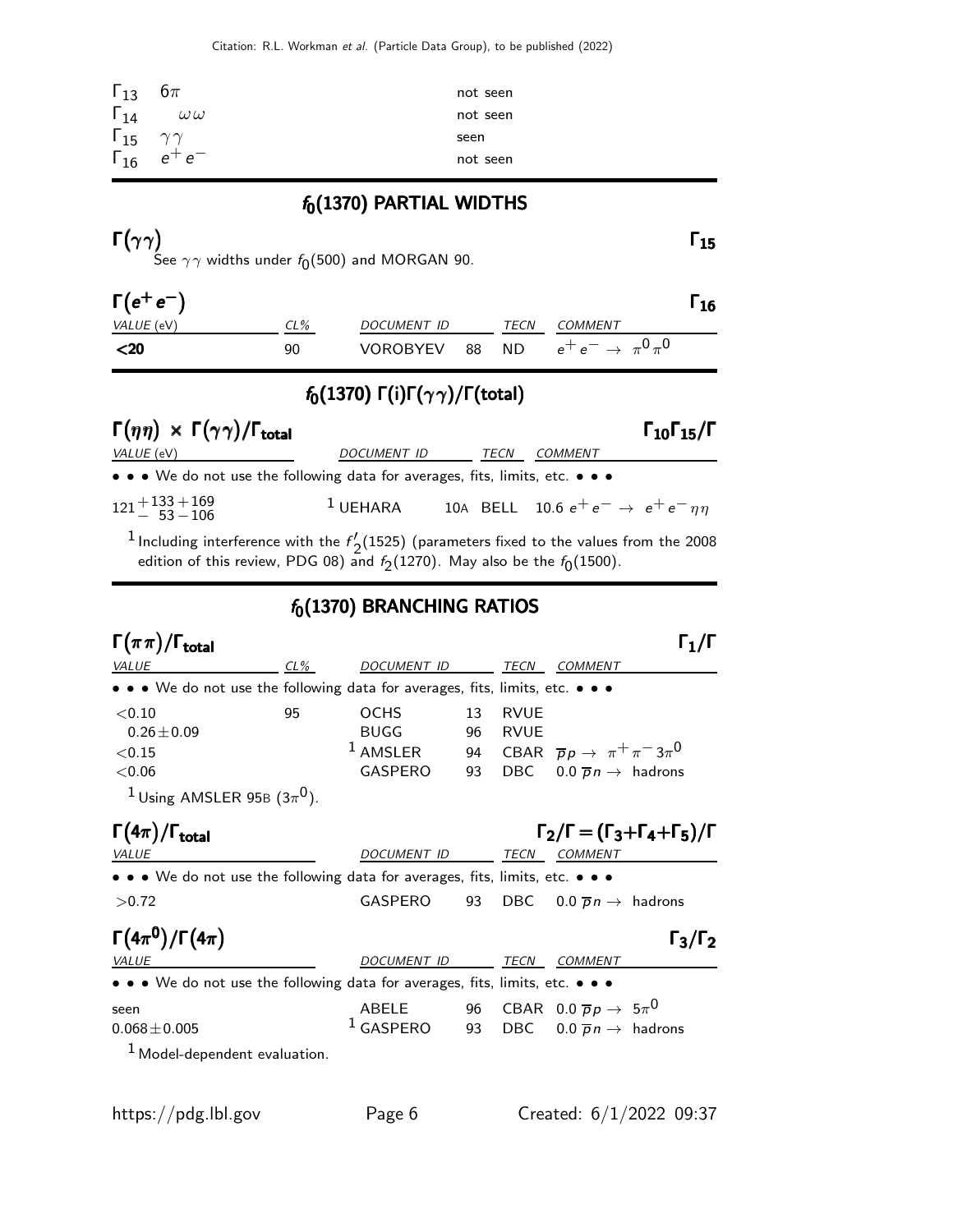Citation: R.L. Workman et al. (Particle Data Group), to be published (2022)

 $\Gamma(2\pi^+ 2\pi^-)/\Gamma(4\pi)$  $\Gamma(2\pi^+ 2\pi^-)/\Gamma(4\pi)$   $\Gamma_4/\Gamma_2 = \Gamma_4/(\Gamma_3 + \Gamma_4 + \Gamma_5)$ DOCUMENT ID TECN COMMENT • • • We do not use the following data for averages, fits, limits, etc. • • •  $0.420 \pm 0.014$  1 GASPERO 93 DBC  $0.0 \bar{p} n \to 2\pi + 3\pi$  $<sup>1</sup>$  Model-dependent evaluation.</sup>  $\Gamma(\pi^+\pi^-2\pi^0)/\Gamma(4\pi)$  $\Gamma(\pi^+\pi^- 2\pi^0)/\Gamma(4\pi)$  Γ<sub>5</sub>/Γ<sub>2</sub> = Γ<sub>5</sub>/(Γ<sub>3</sub>+Γ<sub>4</sub>+Γ<sub>5</sub>) VALUE COMMENT DOCUMENT ID TECN COMMENT • • • We do not use the following data for averages, fits, limits, etc. • • •  $0.512 \pm 0.019$  1 GASPERO 93 DBC  $0.0 \overline{p} n \rightarrow$  hadrons 1 Model-dependent evaluation.  $\Gamma(\rho\rho)/\Gamma(4\pi)$  Γ<sub>6</sub>/Γ<sub>2</sub>  $4\pi$ ) Γ<sub>6</sub>/Γ VALUE DOCUMENT ID TECN COMMENT • • • We do not use the following data for averages, fits, limits, etc. • • •  $0.26 \pm 0.07$  ABELE 01B CBAR  $0.0 \overline{p}d \rightarrow 5\pi p$  $\Gamma(2(\pi\pi)_{S-\textsf{wave}})/\Gamma(\pi\pi)$ VALUE COMMENT DOCUMENT ID TECN COMMENT • • • We do not use the following data for averages, fits, limits, etc. • • •  $5.6 \pm 2.6$ <sup>1</sup> ABELE 01 CBAR 0.0  $\overline{p}d \rightarrow \pi^{-} 4\pi^{0}p$  $1$  From the combined data of ABELE 96 and ABELE 96C.  $\Gamma(2(\pi\pi)_{S\text{-wave}})/\Gamma(4\pi)$  Γ<sub>7</sub>/Γ<sub>2</sub>  $\Gamma_7/\Gamma_2$ VALUE **ALUE DOCUMENT ID TECN COMMENT** • • • We do not use the following data for averages, fits, limits, etc. • • •  $0.51 \pm 0.09$  ABELE 01B CBAR  $0.0 \overline{p} d \rightarrow 5 \pi p$  $\Gamma(\rho\rho)/\Gamma(2(\pi\pi)_{\mathsf{S}\text{-}\mathsf{wave}})$  Γ<sub>6</sub>/Γ<sub>7</sub> VALUE DOCUMENT ID TECN COMMENT • • • We do not use the following data for averages, fits, limits, etc. • • • large BARBERIS 00C 450 pp  $\rightarrow$  p<sub>f</sub> 4 $\pi$  p<sub>s</sub> 1.6  $\pm$ 0.2 AMSLER 94 CBAR  $\overline{p}p \rightarrow \pi^+\pi^-3\pi^0$  $~\sim 0.65$  GASPERO 93 DBC  $0.0\ \overline{p}n \to$  hadrons  $\Gamma(\pi(1300)\pi)/\Gamma(4\pi)$  Γ<sub>8</sub>/Γ<sub>2</sub>  $\Gamma_8/\Gamma_2$ VALUE DOCUMENT ID TECN COMMENT • • • We do not use the following data for averages, fits, limits, etc. • • •  $0.17 \pm 0.06$  ABELE 01B CBAR  $0.0 \overline{p}d \rightarrow 5\pi p$  $\Gamma(a_1(1260)\pi)/\Gamma(4\pi)$  Γ<sub>9</sub>/Γ<sub>2</sub>  $\Gamma$ <sub>9</sub>/Γ<sub>2</sub> DOCUMENT ID TECN COMMENT • • • We do not use the following data for averages, fits, limits, etc. • • •  $0.06 \pm 0.02$   $ABELE$   $0.1B$  CBAR  $0.0 \overline{p}d \rightarrow 5\pi p$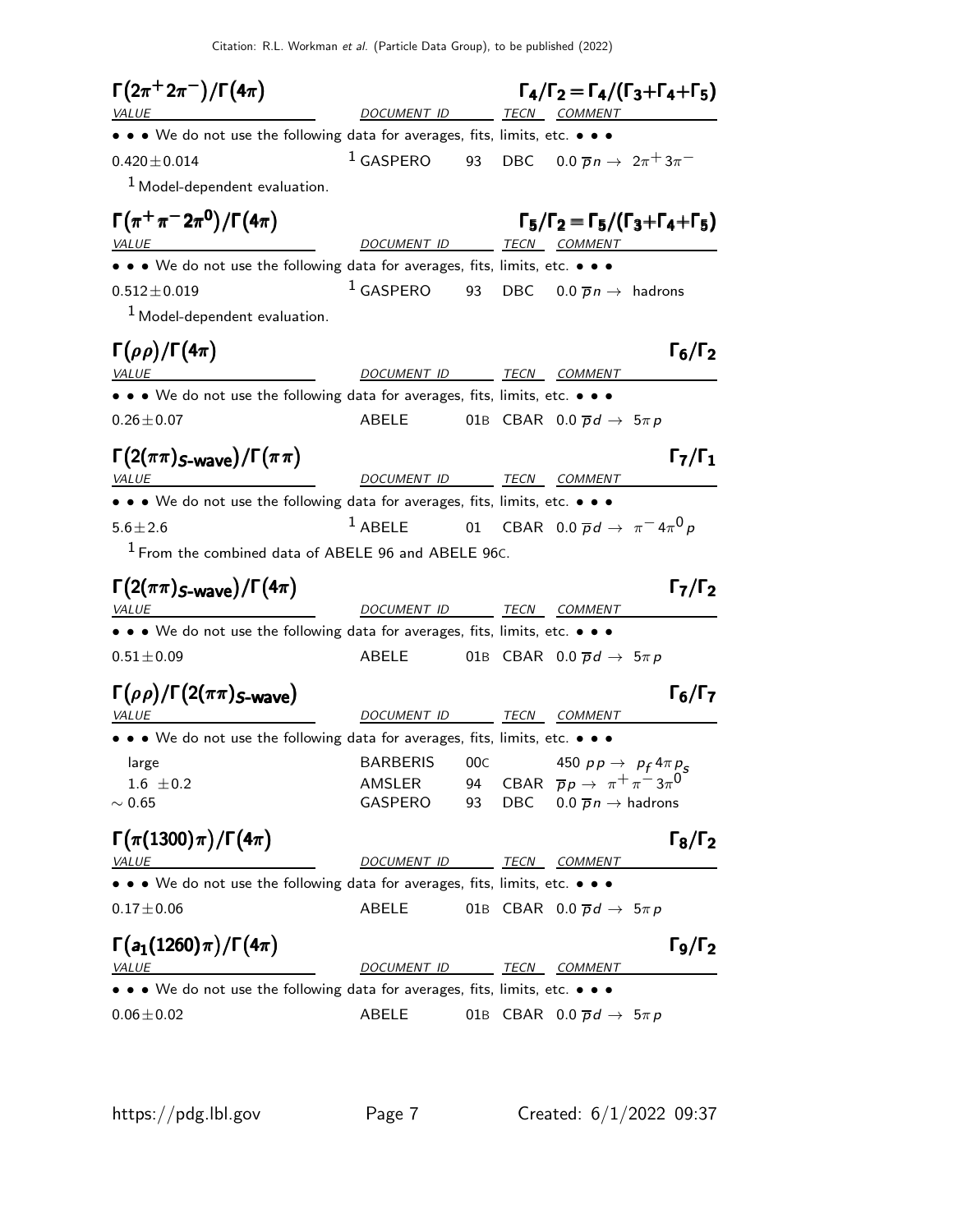$\Gamma(\eta\eta)/\Gamma(4\pi)$ Γ(ηη)/Γ(4π)  $\Gamma_{10}/\Gamma_2 = \Gamma_{10}/(\Gamma_3 + \Gamma_4 + \Gamma_5)$ DOCUMENT ID TECN COMMENT • • • We do not use the following data for averages, fits, limits, etc. • • •  $(28 \pm 11) \times 10^{-3}$  1 ANISOVICH 02D SPEC Combined fit  $(4.7 \pm 2.0) \times 10^{-3}$  BARBERIS 00E 450  $pp \rightarrow pp \eta \eta p_S$  $^1$  From a combined K-matrix analysis of Crystal Barrel (0.  $\,$   $\,p\overline{p}$   $\rightarrow$   $\,$   $\pi^0\pi^0\pi^0$ ,  $\pi^0\eta\eta,$  $\pi^0\pi^0\eta)$ , GAMS  $(\pi \,p\to\ \pi^0\pi^0\,$ n,  $\eta\eta\,\eta,\ \eta\eta'\,$ n), and BNL  $(\pi\,p\to\ K\overline{K}\,$ n) data. Γ $(K\overline{K})/\Gamma_{\text{total}}$  Γ<sub>11</sub>/Γ )/Γ<sub>total</sub> $Γ_{11}/Γ$ VALUE DOCUMENT ID TECN • • • We do not use the following data for averages, fits, limits, etc. • • •  $0.35 \pm 0.13$  BUGG 96 RVUE  $\Gamma(K\overline{K})/\Gamma(\pi\pi)$  Γ<sub>11</sub>/Γ<sub>1</sub>  $\Gamma_{11}/\Gamma_1$ VALUE DOCUMENT ID TECN COMMENT • • • We do not use the following data for averages, fits, limits, etc. • • •  $0.08\pm0.08$  ABLIKIM 05 BES2  $J/\psi \rightarrow \phi \pi^+ \pi^-$ ,  $\phi K^+ K^ 0.91 \pm 0.20$  1 BARGIOTTI 03 OBLX  $\overline{p}p$  $0.12 \pm 0.06$  2 ANISOVICH 02D SPEC Combined fit  $0.46 \pm 0.15 \pm 0.11$  BARBERIS 99D OMEG 450  $p \rightarrow K^+ K^-$ ,  $\pi^+ \pi^ 1$  Coupled channel analysis of  $\pi^+\pi^-\pi^0$ ,  $\kappa^+\kappa^-\pi^0$ , and  $\kappa^\pm\kappa^0_S\pi^\mp$ .  $^2$  From a combined K-matrix analysis of Crystal Barrel (0.  $\,\overline{\rho\,\overline{\rho}}\,\to\,\,\pi^0\pi^0\pi^0$ ,  $\pi^0\eta\eta,$  $\pi^0\pi^0\eta)$ , GAMS  $(\pi \, p \, \to \, \, \pi^0\pi^0\,$ n,  $\eta\eta\eta$ n,  $\eta\eta'\,$ n), and BNL  $(\pi \, p \, \to \, \, K\overline{K}\,$ n) data. Γ $(K\overline{K}n\pi)/\Gamma_{\text{total}}$  Γ<sub>12</sub>/Γ Γ $(K\overline{K}n\pi)/\Gamma_{\text{total}}$  Γ $_{12}/\Gamma$ /Γ $_{\rm total}$  Γ $_{12}/$  Γ DOCUMENT ID TECN COMMENT • • • We do not use the following data for averages, fits, limits, etc. • • •  $<$ 0.03 GASPERO 93 DBC 0.0  $\overline{p}n \rightarrow$  hadrons Γ $(6\pi)/\Gamma_{\text{total}}$ Γ VALUE **A COMMENT ID** TECN COMMENT • • • We do not use the following data for averages, fits, limits, etc. • • •  $\langle 0.22 \rangle$  GASPERO 93 DBC  $0.0 \overline{p} n \rightarrow$  hadrons Γ $(\omega \omega)/$ Γ<sub>total</sub> Γ /Γ $_{\rm total}$  Γ $_{14}$ /Γ VALUE **A COMMENT ID** TECN COMMENT • • • We do not use the following data for averages, fits, limits, etc. • • •  $<$ 0.13 GASPERO 93 DBC 0.0  $\overline{p}n \rightarrow$  hadrons  $f_0(1370)$  REFERENCES

#### SARANTSEV 21 PL B816 136227 A.V. Sarantsev et al. (BONN, PNPI)<br>ALBRECHT 20 EPJ C80 453 M. Albrecht et al. (Crystal Barrel Collab.) 20 EPJ C80 453 M. Albrecht *et al.* (Crystal Barrel Collab.)<br>19H JHEP 1904 063 R. Aaij *et al.* (LHCb Collab.) AAIJ 19H JHEP 1904 063 R. Aaij et al. (LHCb Collab.)<br>AOUDE 18 PR D98 056021 R.T. Aoude et al. AOUDE 18 PR D98 056021 R.T. Aoude et al.<br>DOBBS 15 PR D91 052006 S. Dobbs et al. 15 PR D91 052006 S. Dobbs et al. (NWES) OCHS 13 JP G40 043001 W. Ochs<br>
UEHARA 10A PR D82 114031 S. Uehara et al. UEHARA 10A PR D82 114031 S. Uehara et al. (BELLE Collab.)<br>ANISOVICH 09 IJMP A24 2481 V.V. Anisovich, A.V. Sarantsev ANISOVICH 09 IJMP A24 2481 V.V. Anisovich, A.V. Sarantsev<br>AUBERT 09L PR D79 072006 B. Aubert et al. 09L PR D79 072006 B. Aubert et al. (BABAR Collab.)

https://pdg.lbl.gov Page 8 Created: 6/1/2022 09:37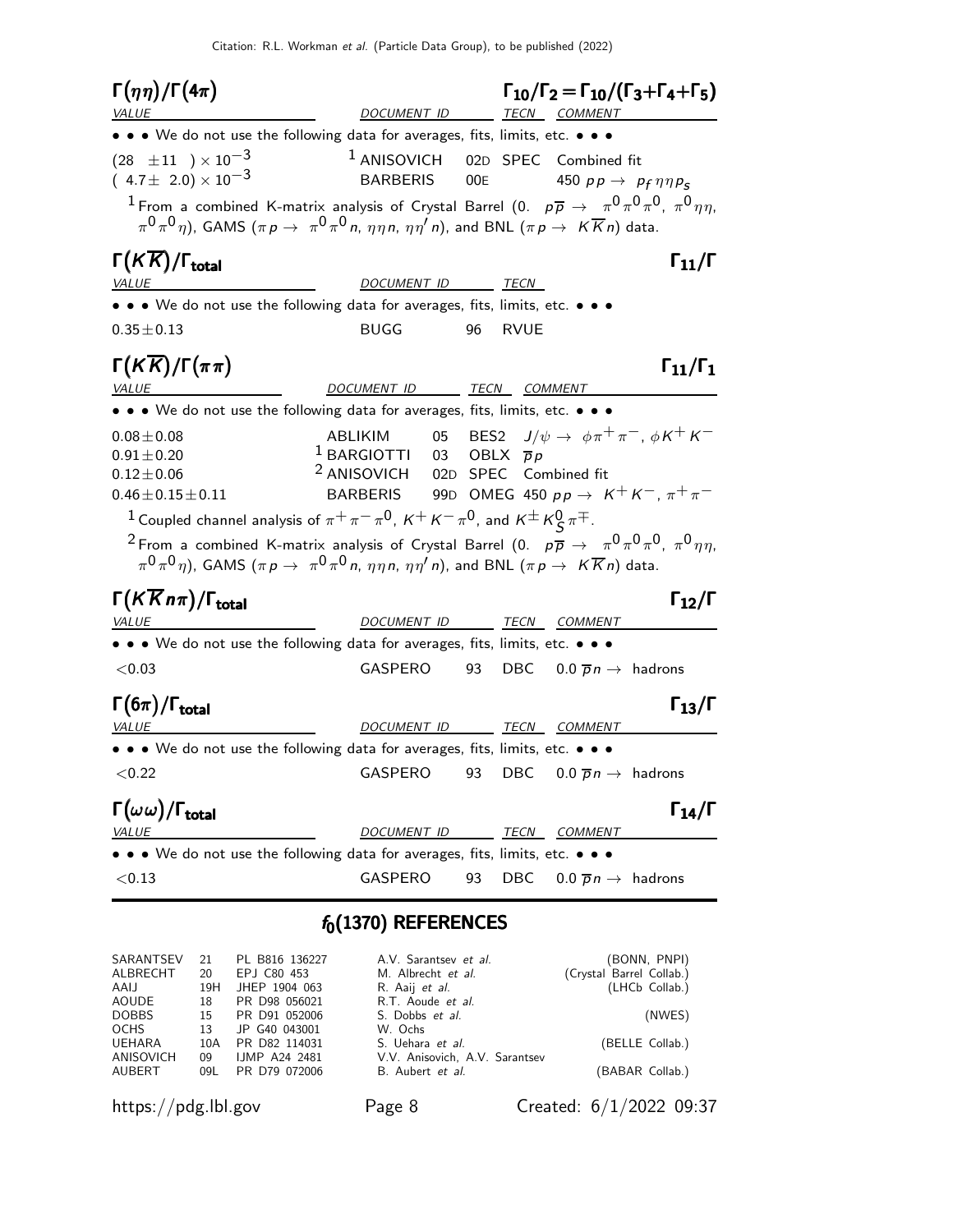| PDG<br>UEHARA<br><b>BONVICINI</b><br><b>BUGG</b> | 08<br>08A<br>07<br>07A | PL B667 1<br>PR D78 052004<br>PR D76 012001<br>JP G34 151                    | C. Amsler et al.<br>S. Uehara et al.<br>G. Bonvicini et al.<br>D.V. Bugg et al. | (PDG Collab.)<br>(BELLE Collab.)<br>(CLEO Collab.)                          |
|--------------------------------------------------|------------------------|------------------------------------------------------------------------------|---------------------------------------------------------------------------------|-----------------------------------------------------------------------------|
| GARMASH<br>GARMASH<br><b>PDG</b>                 | 07<br>06<br>06         | PR D75 012006<br>PRL 96 251803<br>JP G33 1                                   | A. Garmash et al.<br>A. Garmash et al.<br>W.-M. Yao et al.                      | (BELLE Collab.)<br>(BELLE Collab.)<br>(PDG Collab.)                         |
| VLADIMIRSK 06                                    |                        | PAN 69 493                                                                   | V.V. Vladimirsky et al.                                                         | (ITEP, Moscow)                                                              |
| ABLIKIM<br>ABLIKIM<br>GARMASH                    | 05<br>05Q<br>05        | Translated from YAF 69 515.<br>PL B607 243<br>PR D72 092002<br>PR D71 092003 | M. Ablikim et al.<br>M. Ablikim et al.<br>A. Garmash et al.                     | (BES Collab.)<br>(BES Collab.)<br>(BELLE Collab.)                           |
| ANISOVICH<br><b>BARGIOTTI</b><br>TIKHOMIROV      | 03<br>03<br>03         | EPJ A16 229<br>EPJ C26 371<br>PAN 66 828                                     | V.V. Anisovich et al.<br>M. Bargiotti et al.<br>G.D. Tikhomirov et al.          | (OBELIX Collab.)                                                            |
| ANISOVICH                                        | 02D                    | Translated from YAF 66 860.<br>PAN 65 1545<br>Translated from YAF 65 1583.   | V.V. Anisovich et al.                                                           |                                                                             |
| ABELE<br>ABELE<br>AITALA                         | 01<br>01B<br>01A       | EPJ C19 667<br>EPJ C21 261<br>PRL 86 765                                     | A. Abele <i>et al.</i><br>A. Abele <i>et al.</i><br>E.M. Aitala et al.          | (Crystal Barrel Collab.)<br>(Crystal Barrel Collab.)<br>(FNAL E791 Collab.) |
| ASNER<br><b>BARBERIS</b>                         | 00<br>00C              | PR D61 012002<br>PL B471 440                                                 | D.M. Asner et al.<br>D. Barberis et al.                                         | (CLEO Collab.)                                                              |
| <b>BARBERIS</b>                                  | 00E                    | PL B479 59                                                                   | D. Barberis et al.                                                              | (WA 102 Collab.)<br>(WA 102 Collab.)                                        |
| <b>BARBERIS</b>                                  | 99B                    | PL B453 316                                                                  | D. Barberis et al.                                                              | (Omega Expt.)                                                               |
| <b>BARBERIS</b><br>BELLAZZINI                    | 99D<br>99              | PL B462 462<br>PL B467 296                                                   | D. Barberis et al.<br>R. Bellazzini et al.                                      | (Omega Expt.)                                                               |
| KAMINSKI                                         | 99                     | EPJ C9 141                                                                   | R. Kaminski, L. Lesniak, B. Loiseau                                             | (CRAC, PARIN)                                                               |
| ALDE                                             | 98                     | EPJ A3 361                                                                   | D. Alde et al.<br>D. Alde et al.                                                | (GAM4 Collab.)                                                              |
| Also                                             |                        | PAN 62 405<br>Translated from YAF 62 446.                                    |                                                                                 | (GAMS Collab.)                                                              |
| ANISOVICH                                        | 98B                    | SPU 41 419<br>Translated from UFN 168 481.                                   | V.V. Anisovich et al.                                                           |                                                                             |
| <b>BERTIN</b>                                    | 98                     | PR D57 55                                                                    | A. Bertin et al.                                                                | (OBELIX Collab.)                                                            |
| <b>BARBERIS</b><br><b>BERTIN</b>                 | 97B<br>97C             | PL B413 217<br>PL B408 476                                                   | D. Barberis et al.<br>A. Bertin et al.                                          | (WA 102 Collab.)<br>(OBELIX Collab.)                                        |
| ABELE                                            | 96                     | PL B380 453                                                                  | A. Abele <i>et al.</i>                                                          | (Crystal Barrel Collab.)                                                    |
| ABELE                                            | 96B                    | PL B385 425                                                                  | A. Abele <i>et al.</i>                                                          | (Crystal Barrel Collab.)                                                    |
| ABELE                                            | 96C<br>96              | NP A609 562                                                                  | A. Abele <i>et al.</i>                                                          | (Crystal Barrel Collab.)                                                    |
| BUGG<br>AMSLER                                   | 95B                    | NP B471 59<br>PL B342 433                                                    | D.V. Bugg, A.V. Sarantsev, B.S. Zou<br>C. Amsler et al.                         | (LOQM, PNPI)<br>(Crystal Barrel Collab.)                                    |
| AMSLER                                           | 95C                    | PL B353 571                                                                  | C. Amsler et al.                                                                | (Crystal Barrel Collab.)                                                    |
| AMSLER                                           | 95 <sub>D</sub>        | PL B355 425                                                                  | C. Amsler et al.                                                                | (Crystal Barrel Collab.)                                                    |
| JANSSEN<br>TORNQVIST                             | 95<br>95               | PR D52 2690<br>ZPHY C68 647                                                  | G. Janssen et al.<br>N.A. Tornqvist                                             | (STON, ADLD, JULI)<br>(HELS)                                                |
| AMSLER                                           | 94                     | PL B322 431                                                                  | C. Amsler et al.                                                                | (Crystal Barrel Collab.) JPC                                                |
| AMSLER                                           | 94D                    | PL B333 277                                                                  | C. Amsler et al.                                                                | (Crystal Barrel Collab.)                                                    |
| ANISOVICH                                        | 94                     | PL B323 233                                                                  | V.V. Anisovich et al.                                                           | (Crystal Barrel Collab.) JPC                                                |
| BUGG<br>KAMINSKI                                 | 94<br>94               | PR D50 4412<br>PR D50 3145                                                   | D.V. Bugg et al.<br>R. Kaminski, L. Lesniak, J.P. Maillet                       | (LOQM)<br>$(CRAC+)$                                                         |
| ADAMO                                            | 93                     | NP A558 13C                                                                  | A. Adamo <i>et al.</i>                                                          | (OBELIX Collab.) JPC                                                        |
| GASPERO                                          | 93                     | NP A562 407                                                                  | M. Gaspero                                                                      | (ROMAI) JPC                                                                 |
| AMSLER<br>ARMSTRONG                              | 92<br>91               | PL B291 347<br>ZPHY C51 351                                                  | C. Amsler et al.<br>T.A. Armstrong et al.                                       | (Crystal Barrel Collab.)<br>$(ATHU, BARI, BIRM+)$                           |
| ARMSTRONG                                        | 91B                    | ZPHY C52 389                                                                 | T.A. Armstrong et al.                                                           | $(ATHU, BARI, BIRM+)$                                                       |
| BREAKSTONE 90                                    |                        | ZPHY C48 569                                                                 | A.M. Breakstone et al.                                                          | $(ISU, BGNA, CERN+)$                                                        |
| MORGAN                                           | 90                     | ZPHY C48 623                                                                 | D. Morgan, M.R. Pennington                                                      | (RAL, DURH)                                                                 |
| ASTON<br><b>BOLONKIN</b>                         | 88<br>88               | NP B296 493<br>NP B309 426                                                   | D. Aston et al.<br>B.V. Bolonkin et al.                                         | (SLAC, NAGO, CINC, INUS)<br>(ITEP, SERP)                                    |
| FALVARD                                          | 88                     | PR D38 2706                                                                  | A. Falvard et al.                                                               | (CLER, FRAS, $LALO+$ )                                                      |
| VOROBYEV                                         | 88                     | SJNP 48 273<br>Translated from YAF 48 436.                                   | P.V. Vorobiev <i>et al.</i>                                                     | (NOVO)                                                                      |
| AU                                               | 87                     | PR D35 1633                                                                  | K.L. Au, D. Morgan, M.R. Pennington                                             | (DURH, RAL)                                                                 |
| AKESSON<br>ALDE                                  | 86<br>86D              | NP B264 154<br>NP B269 485                                                   | T. Akesson et al.<br>D.M. Alde et al.                                           | (Axial Field Spec. Collab.)<br>(BELG, LAPP, SERP, CERN+)                    |
| LONGACRE                                         | 86                     | PL B177 223                                                                  | R.S. Longacre et al.                                                            | (BNL, BRAN, CUNY+)                                                          |
| <b>BINON</b>                                     | 84C                    | NC 80A 363                                                                   | F.G. Binon et al.                                                               | (BELG, LAPP, SERP+)                                                         |
| BINON                                            | 83                     | NC 78A 313                                                                   | F.G. Binon et al.                                                               | $(BELG, LAPP, SERP+)$                                                       |
| CASON<br>ETKIN                                   | 83<br>82B              | PR D28 1586<br>PR D25 1786                                                   | N.M. Cason et al.<br>A. Etkin <i>et al.</i>                                     | (NDAM, ANL)<br>(BNL, CUNY, TUFTS, VAND)                                     |
| WICKLUND                                         | 80                     | PRL 45 1469                                                                  | A.B. Wicklund et al.                                                            | (ANL)                                                                       |